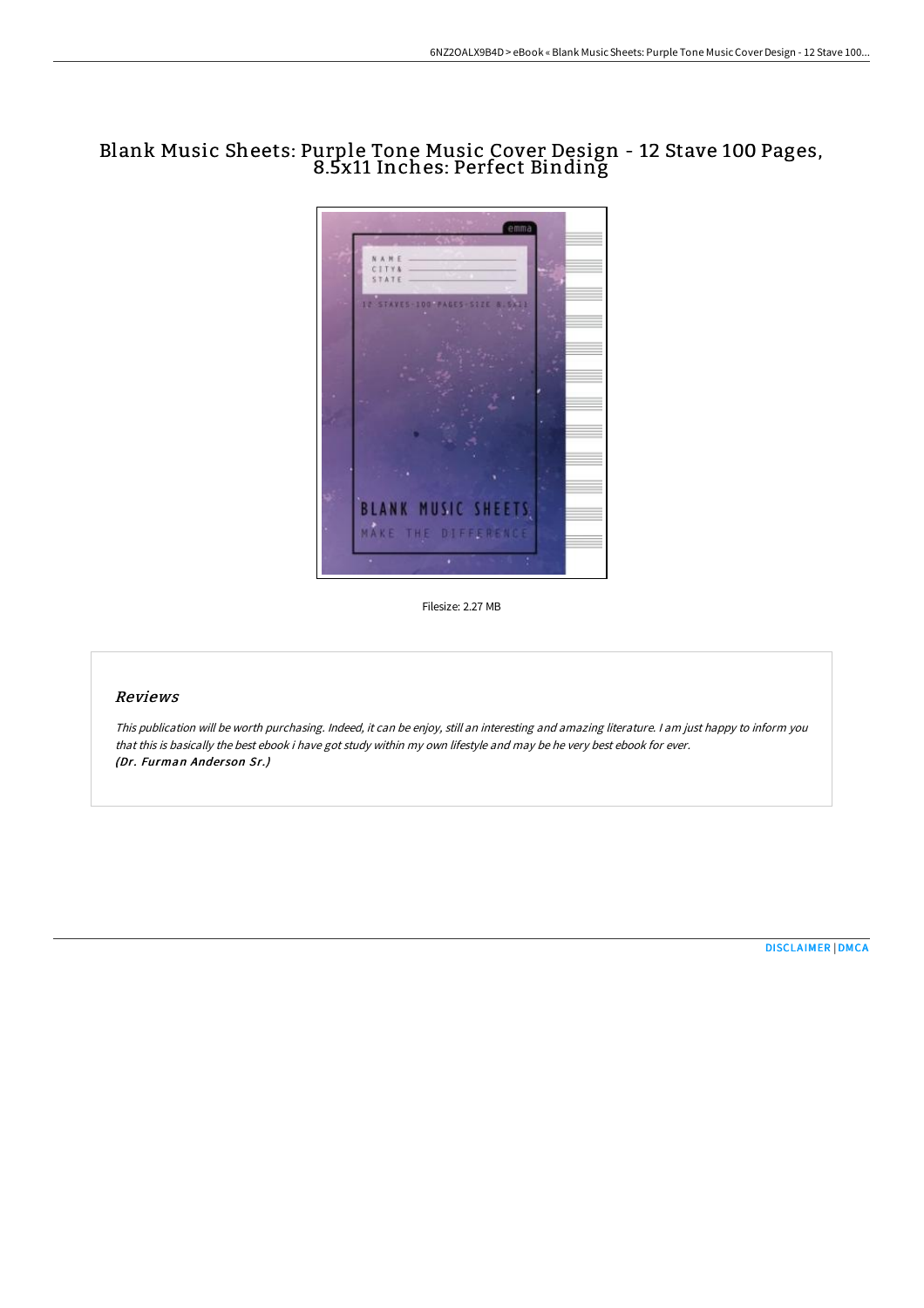## BLANK MUSIC SHEETS: PURPLE TONE MUSIC COVER DESIGN - 12 STAVE 100 PAGES, 8.5X11 INCHES: PERFECT BINDING



To download Blank Music Sheets: Purple Tone Music Cover Design - 12 Stave 100 Pages, 8.5x11 Inches: Perfect Binding PDF, you should follow the button under and download the file or have accessibility to additional information that are in conjuction with BLANK MUSIC SHEETS: PURPLE TONE MUSIC COVER DESIGN - 12 STAVE 100 PAGES, 8.5X11 INCHES: PERFECT BINDING book.

Createspace Independent Publishing Platform, 2017. PAP. Condition: New. New Book. Shipped from US within 10 to 14 business days. THIS BOOK IS PRINTED ON DEMAND. Established seller since 2000.

Read Blank Music Sheets: Purple Tone Music Cover Design - 12 Stave 100 Pages, 8.5x11 Inches: Perfect [Binding](http://techno-pub.tech/blank-music-sheets-purple-tone-music-cover-desig.html) **Online** [Download](http://techno-pub.tech/blank-music-sheets-purple-tone-music-cover-desig.html) PDF Blank Music Sheets: Purple Tone Music Cover Design - 12 Stave 100 Pages, 8.5x11 Inches: Perfect Binding